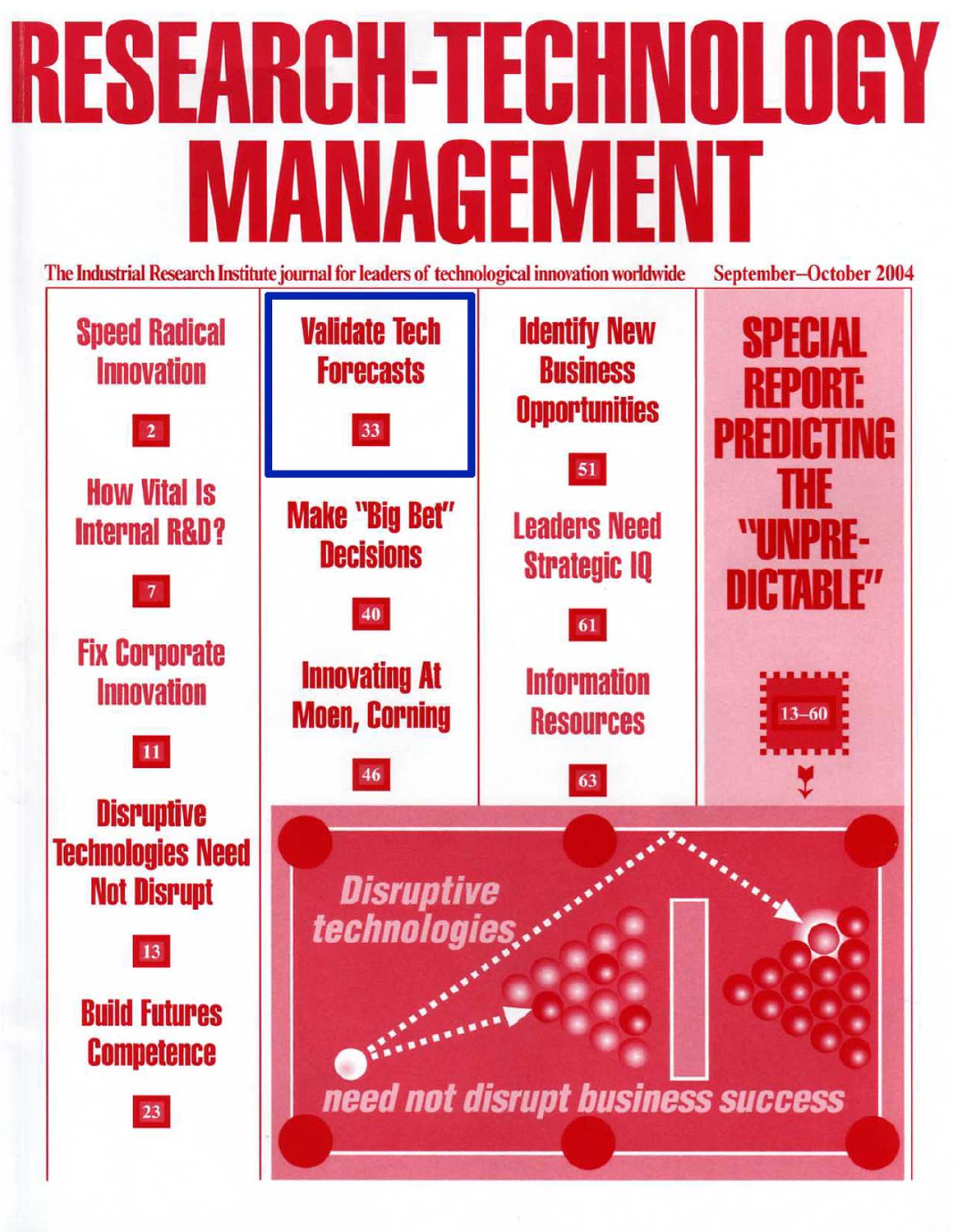### **PREDICTING THE "UNPREDICTABLE"** TESTING THE TEA LEAVES: EVALUATING THE VALIDITY OF FORECASTS

*A variety of formal methods exist but decision-makers should also apply a systematic assessment framework.*

### John H. Vanston and Lawrence K. Vanston

OVERVIEW: *All business decisions are based on forecasts about future markets, financial realities, operating environments, technologies, and a host of other relevant factors. Because the effectiveness of these decisions will depend, in large measure, on the validity of the forecast, it is highly desirable that managers and executives have practical ways for testing this validity. The two most common reasons for poor forecasts are the use of unreliable or outdated data and the use of inappropriate forecasting models. Techniques exist for testing forecasts for each of these shortcomings.*

Planning is, by definition, oriented to the future. No one makes dinner plans for last week. No successful manager is truly interested in the present, except with regard to how it can be changed for the future. Thus, all business plans, all financial plans, and all marketing plans are based on projections about how the future will unfold.

*John Vanston is the chairman of Technology Futures, Inc., an Austin, Texas consulting, research and education company that he founded in 1978. Previously, he was a member of the nuclear engineering faculty at the University of Texas at Austin, and a Lt. Col. in the U.S. Army. His special interests include technology forecasting and planning, innovation, and management of technology in uncertain environments. His publications include* Principles for Electric Power Policy, Technology Forecasting: An Aid to Effective Technology Management, Superconductivity: A Practical Guide for Decision Makers, *and* Innovate! Straight Path to Quality, Customer Delight, and Competitive Advantage. *He received a B.S. in general engineering from the U.S. Military Academy, an M.S. in nuclear engineering from Columbia University, and a Ph.D. in nuclear engineering from the University of Texas at Austin.*

**jvanston@tfi.com; http://www.tfi.com**

These projections—forecasts—can be formal or informal, implicit or explicit, short term or long term. However, regardless of the type of forecast used in business planning, the success of the plan will, in large measure, depend on the validity of the forecast.

Because of the importance of valid forecasts and because the people charged with making key business decisions typically rely, to a great extent, on forecasts made by others, it is essential that planners, executives and other decision-makers be able to assess the validity of various forecasts. In making such assessments, these people typically rely on the reputation of the forecaster, the results of past forecasts, or their personal comfort with the forecast. However, in many cases, a more formal assessment of a forecast can be of significant value to people who must stake their reputations and careers on its validity. The purpose of this paper is to

*Lawrence Vanston is president of Technology Futures, Inc., and an authority on the use of technology forecasting in the telecommunications industry. He has been monitoring, analyzing and forecasting telecom technologies and services for more than 20 years, and the results of his research are regularly cited by business and industry publications. He testifies frequently before state and federal regulatory commissions on the impact of new technologies and markets on the public telephone network. Before joining Technology Futures in 1984, he spent four years with Bell Labs and Bellcore in network planning where he proposed and evaluated potential new long distance, billing, access, and data services. Prior to that, he was with the Texas Petroleum Research Committee and the Center for Energy Studies at the University of Texas at Austin. He received his B.A. in government and an M.S. and Ph.D. in operations research and industrial engineering from the University of Texas at Austin.* **lvanston@tfi.com**

**September—October 2004 33**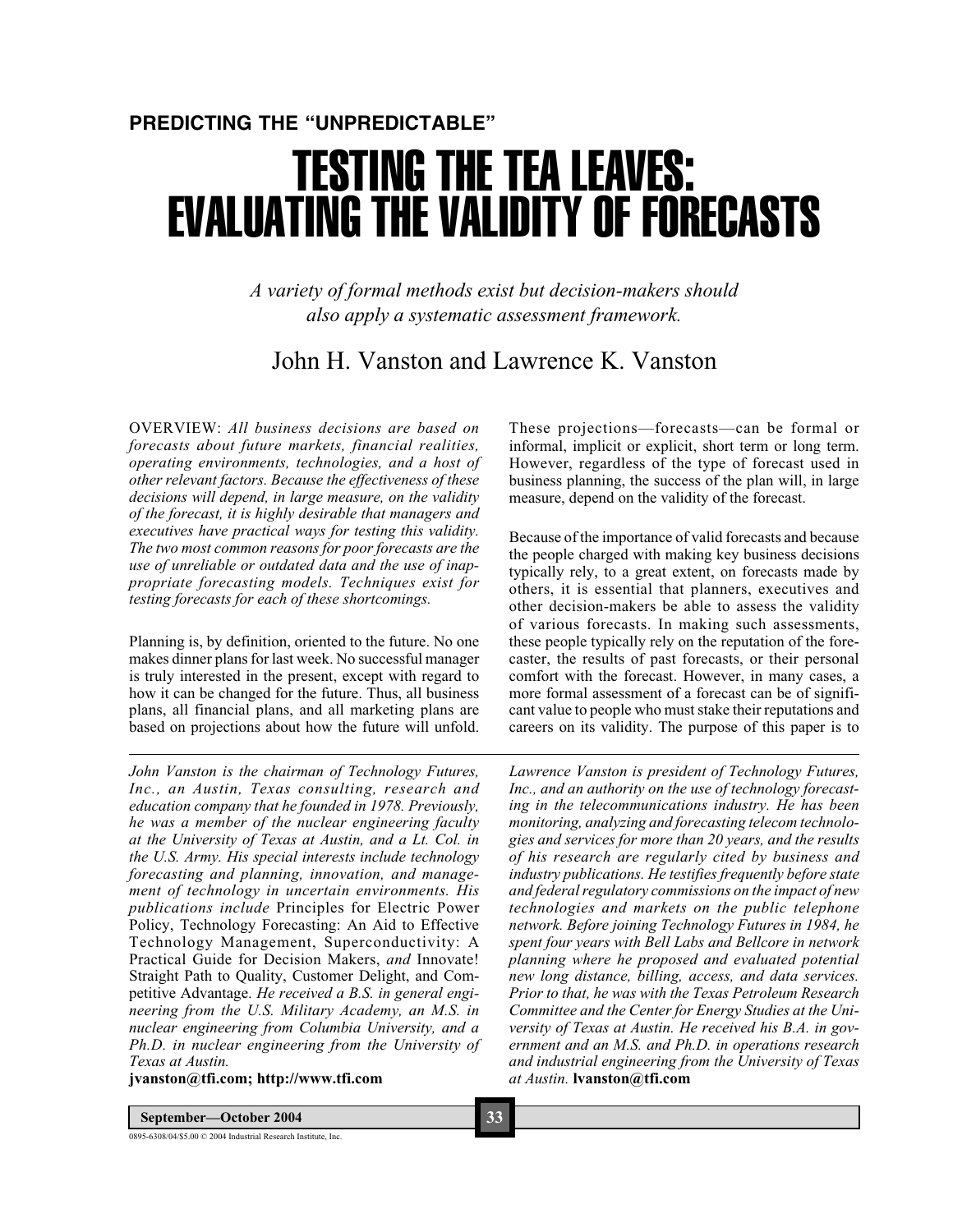provide a set of tools that can assist in making such an assessment.

The authors' 30 years of forecasting experience involving more than 150 companies, government agencies, associations, and academic institutions, including more than half of the technology-oriented *Fortune* top 50 companies, has convinced us that there are two primary reasons for forecast failures: the use of inappropriate or outdated information and the use of improper models. It appears reasonable, therefore, to use procedures that will test each of these factors.

Two general types of data are typically used in forecasting: statistical data and expert opinion. Tests for the two types of data are similar, but do have significant differences.

### **Statistical Data**

Statistical data should be examined for the following qualities:

### *Reliability of source*

Obviously, data sources with long reputations for reliability and accuracy are more credible than those without such reputations. Data from official government agencies usually have strong credence, as do data from recognized authoritative sources such as professional associations, public service organizations, and media files. For example, a projection of school age population in future years by the U.S. Census Bureau could be accepted as quite reliable, both because the organization has a long history of accurate population projections and because most of the people reflected in the projection will have already been born. On the other hand, data presented in most companies' promotional material may well be subject to question.

A number of commercial organizations provide data for a fee. These vary from those that organize and publish data in a general subject area to those that provide data in narrow and specialized areas. The reliance that can be placed on this information depends on the reputation of the organization, its past record, and the credibility of the organization's own information sources.

E-mail and Internet websites offer a wealth of data to people familiar with their use. Although there are means of checking the accuracy of such data to some extent, in general, data obtained from such sources should be viewed with considerable trepidation. Of course, the most serious questions about reliability arise when the sources of data are not indicated at all.

### *Currency*

Because the gathering of primary source data is both difficult and expensive, forecasters often extrapolate

## **Statistical data** should be examined for reliability, currency, bias, and other factors.

from old information or, for convenience, continue to use information that has grown long-of-tooth. Moreover, many forecasters use data available from other agencies without giving due regard to its timeliness. This shortcoming can be particularly serious in areas in which technologies, business practices and/or alliances, and market realities change rapidly.

In examining data for currency, it is usually desirable to determine if all of the data is historically based or if a portion is projected data. Obviously, projected figures are normally not as reliable as historical data. However, our experience indicates that information based on announced company plans is usually reasonably dependable.

### *Potential bias*

Even information that is factually accurate can be misrepresented by improper emphasis, selected omission, or prejudicial organization. For example, the U.S. Department of Defense announced the success of an antiballistic missile weapon scoring a hit on an incoming missile but neglected to note that the a transponder had been placed on the incoming missile to assist its tracking (*1,* pp. 81–103). Such misrepresentation may result from the bias of the agency providing the information, and may either be deliberate or unconscious.

Certain biases may be suspected from the nature of the supplying organization. It would not be surprising that the American Gas Association and the Edison Electric Institute presented different pictures founded on the same basic information. Forecast data input should always be examined for natural bias.

Unconscious bias is more difficult to uncover because it is normally unintended and non-obvious. Often, examination of word choices ("uncontested"), stock phrases ("scientists report that"), or unusual organization of data (conclusions separated from supporting material) can be a tip-off to unconscious bias.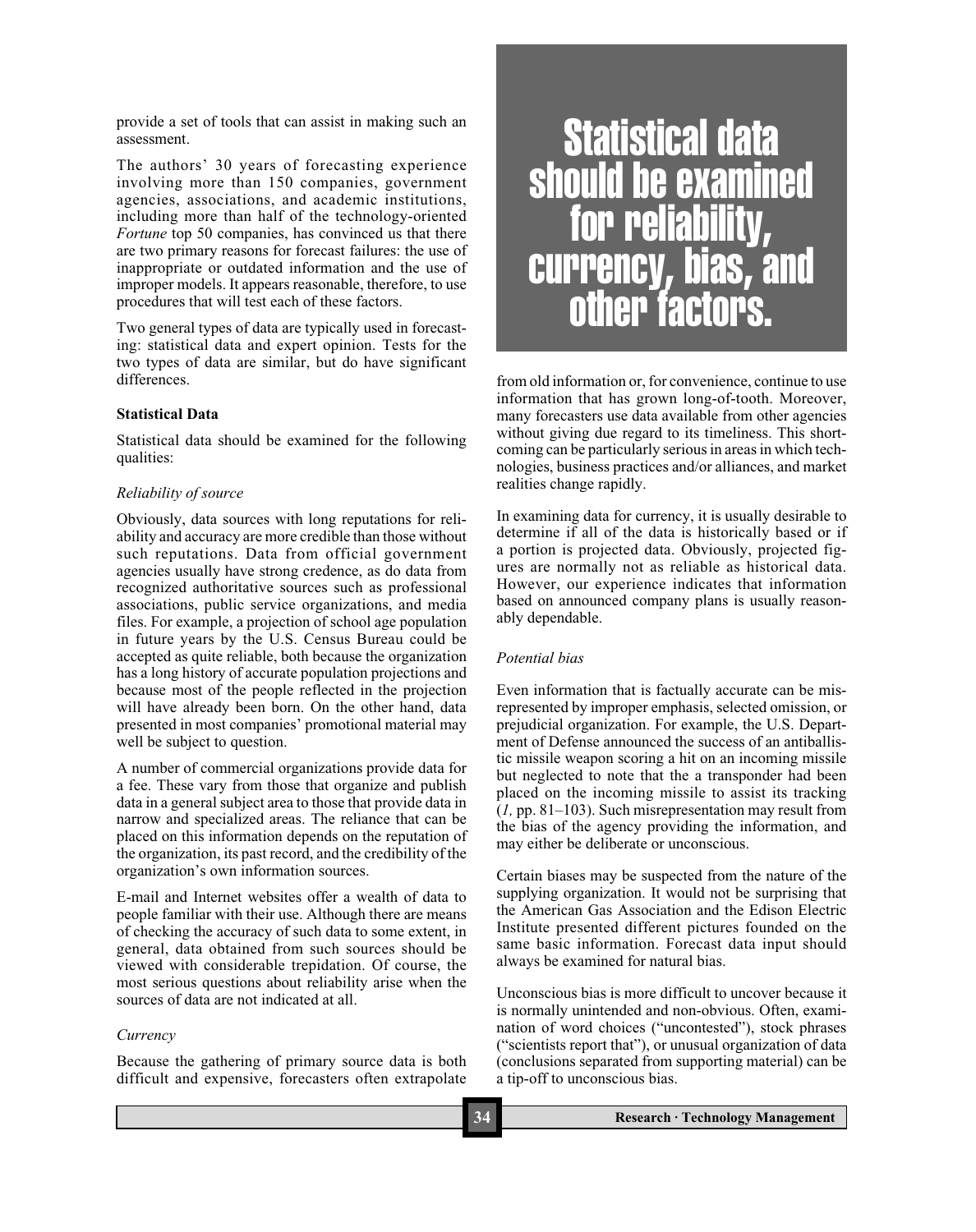### *Gathering technique*

Often, the technique employed in gathering the data can skew its validity. For example, Content Analysis is one technique for projecting the nature and rate of change. In this method, records are kept of the amount of media attention devoted to emerging issues. As the number of column inches devoted to an issue increases, it is assumed that its importance and probability increases.

The potential value of this approach has been well documented (*2,* Chapt. 1). However, one of the practitioners of this technique reveals that his organization does not include newspapers or magazines from any large American city, because of the belief that only small cities and rural areas truly represent American society (*3,* Introduction). Obviously, the data from this source would be considerably different from data based on the belief that opinions and ideas from cities such as New York, Los Angeles and Chicago are of some importance in defining the nature of our society.

### *Relevancy*

Because of the difficulty in obtaining and organizing data, organizations often maintain records of information that is easy to obtain rather than relevant to the decisionmaking process. It is much like the old story of the man who looked for a lost coin in the place where the light was best, rather than in the place where the coin had actually been lost. In assessing statistical data, one must consider if the data being offered is truly relevant to what is being forecast. A simple test is to remove the information from the forecast and determine if the forecast is materially affected, either in its conclusions or the degree of support for the conclusion.

### **Expert Opinion Data**

When statistical data is unavailable, of doubtful quality or of questionable relevance, forecasters often turn to data based on the reasoned opinions of experts in the field. Although such data is often believed to be inferior to statistical data, in many cases, this is not true. In fact, expert opinion is often used to support or counter statistical data. However, information garnered from experts in a given field must also be tested for reliability and significance.

### *Qualifications of experts*

By definition, the term "expert opinion" requires that the information sources have qualifications in the area in which they are providing input. In evaluating the forecast, one should give careful consideration to the people who provided input to the forecast and to the expertise they bring to the process.

## Information from experts must also be tested for reliability and significance.

### *Bias*

We are all prisoners of our own pasts. Therefore, our observations and opinions are colored by our experiences, education and expectations. As with statistical data, these biases may be recognized and acknowledged or may be unconscious and denied. In either case, forecast assessors must be alert for such biases and be prepared to give them proper consideration.

### *Balance*

Given the fact that every expert has, at least to some extent, a personal bias, forecast assessors should examine whether or not the panel of experts represents a divergence of profession, experience, background, and position. For example, in a recent forecast on nanotechnology, our company engaged a mixture of experts including scientists, engineers, environmentalists, venture capitalists, physicians, and lawyers. No panel can ever include every possible viewpoint; however, assessors should, at a minimum, determine if the panel is so out of balance as to encourage doubts about the validity of the forecast. Moreover, care must be taken to assure that each person's input is restricted to areas in which he or she has special qualifications.

### **Five Views of the Future**

The second major cause of invalid forecasts is the use of inappropriate models in projecting how the future will evolve. In this instance, the term "model" is used to mean how the forecaster treats the myriad factors that will determine the future, as well as the interactions among those factors. One means for testing whether or not an appropriate model has been used is to examine the forecast in terms of a number of basically different models. The "Five Views of the Future™" framework discussed below provides an approach for utilizing a number of different models to test a forecast.

Five Views of the Future is a strategic analysis framework we developed in order to take maximum advantage of the variety of proven techniques and methodologies when conducting our technology/market

**September—October 2004 35**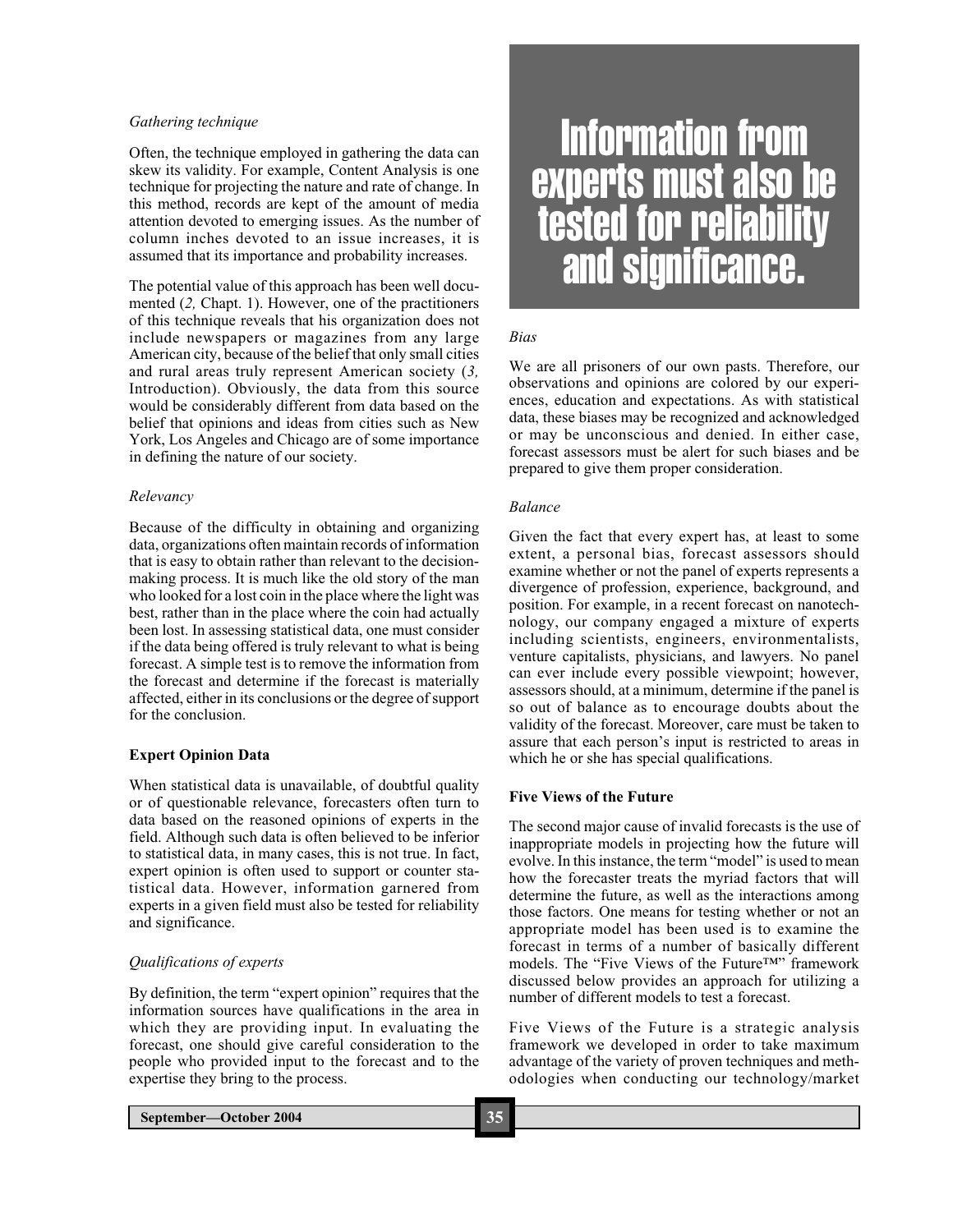forecasts (*4*). The framework (see illustration) is based on the five ways people view the future:

*Extrapolators* believe that the future will represent a logical extension of the past. Large-scale, inexorable forces will drive the future in a continuous, reasonably predictable manner, and one can, therefore, best forecast the future by identifying past trends and extrapolating them in a reasoned, logical manner (*5,* pp. 18–21; *6,* pp. 169–174).

*Pattern analysts* believe the future will reflect a replication of past events. Powerful feedback mechanisms in our society, together with basic human drives, will cause future trends and events to occur in identifiable cycles and predictable patterns. Thus, one can best address the



*This Five Views of the Future™ strategic analysis framework is designed to assist planners and managers in taking maximum advantage of the forecasting techniques listed under the five "view" categories. Typically, the people charged with accomplishing one or more of the tasks listed on the bottom of the diagram will analyze the contribution that each of the listed forecasting techniques can add to the project. Then the various techniques selected are integrated to produce the overall forecast or plan. In selecting specific techniques to employ, efforts should be made to select techniques from as many different categories as practical. Although the framework was developed to aid in project planning and execution, the concept can also be useful in evaluating completed forecasts.*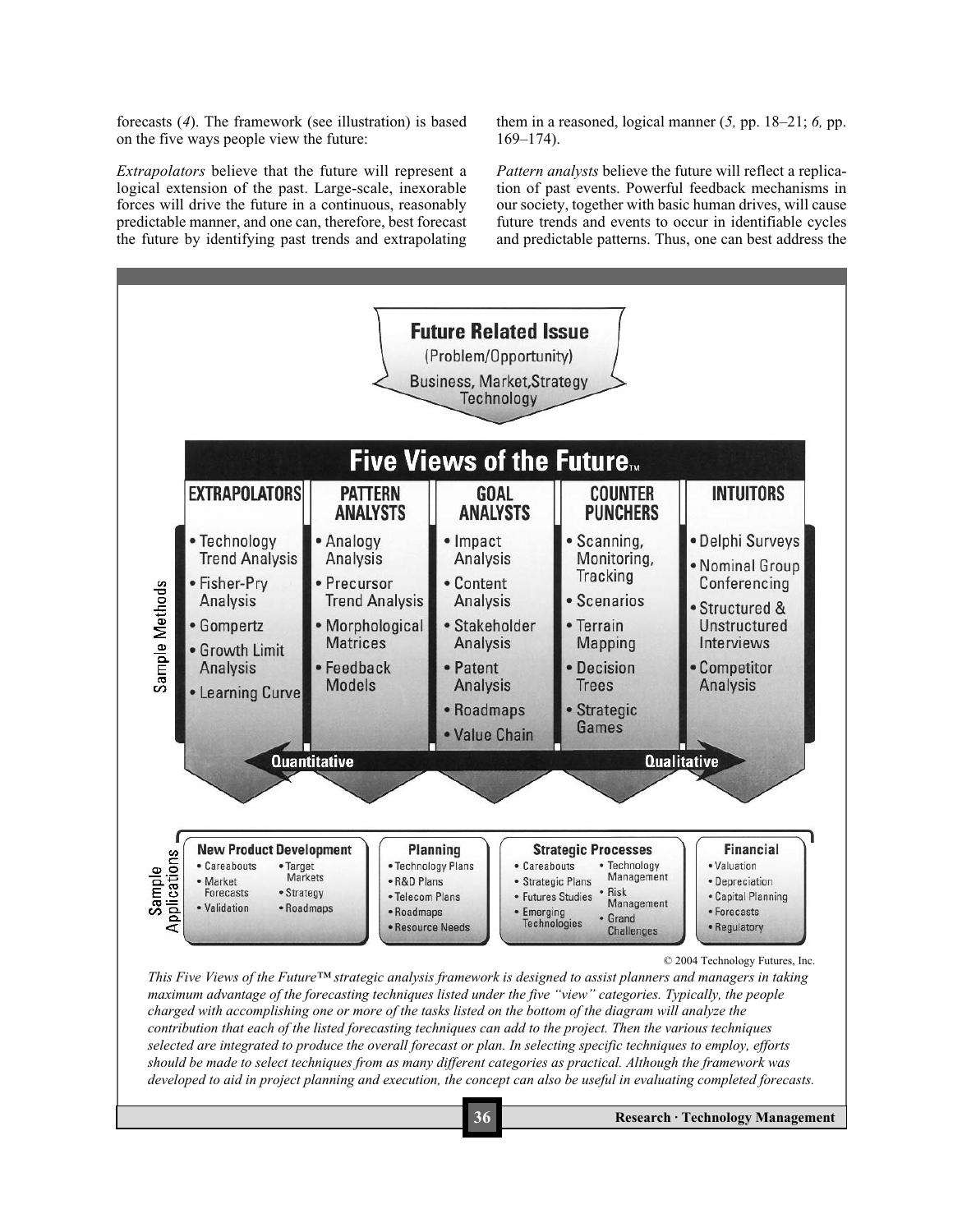future by identifying and analyzing analogous situations from the past (*5,* pp. 21, 31-32, 40-42; *6,* pp. 96, 104– 106, 122).

*Goal analysts* believe that the future will be determined by the beliefs and actions of certain individuals, organizations and institutions (*5,* pp. 29–31; *6,* pp. 301, 303– 323; *7*). The future, therefore, is susceptible to modification and change by these entities. Thus, the future can best be projected by:

• Examining the stated and implied goals of various decision-makers and trendsetters.

• Evaluating the extent to which each can affect future trends and events.

• Evaluating what the long-term results of their actions will be.

*Counter-punchers* believe that the future will result from a series of events and actions that are essentially unpredictable and, to a large extent, random. Therefore, one can best deal with the future by:

• Identifying a wide range of possible trends and events.

• Carefully monitoring developments in the technical and social environments.

• Maintaining a high degree of flexibility in the planning process.

*Intuitors* are convinced that the future will be shaped by a complex mixture of inexorable trends, random events and actions of key individuals and institutions. Because of this complexity, there is no rational technique that can be used to forecast the future. Thus, the best method for projecting future trends and events is to gather as much information as possible and then to depend on subconscious information processing and personal intuition to provide useful insights (*5,* pp. 25–28; *6,* pp. 89–92, 209– 217).

Obviously, each of these views has its attributes and its shortcomings. *Extrapolators* utilize self-evident logic and take advantage of the fact that, most often, the future is founded on the past. However, this view does not take into account the changes in driving forces that can result in rapid and dramatic changes in trends.

*Pattern analysts* take note of the fact that history often does repeat itself. The adoption pattern of color television closely followed that of black-and-white television, which, in turn, followed the pattern of radio adoption. On the other hand, it is quite possible to choose an invalid analogy and, in any case, analogies are never exact.

*Goal analysts* take cognizance of the fact that technical and non-technical advances do not take place in a vacuum and understand the impact of strongly held beliefs and opinions in "real world" situations. However,

# The challenge is how to use the Five Views **the Future** framewor<br>the vali the forecast

it is often difficult to assess the dedication and potency of the various stakeholders involved in a given situation.

*Counter-punchers* give credence to the complex, interactive nature of our society and the fact that the results of events and decisions are often quite different from those intended or expected. A counter-puncher mentality, however, may minimize the value of planning based on best judgments about how the future will evolve.

*Intuitors* take advantage of the marvelous, not-wellunderstood capability of our brains to integrate vast amounts of information and varied experiences into a whole. Experiments have shown that certain individuals, typically successful executives, have better intuition than most others. However, excessive dependence on intuition may result in failure to pay appropriate attention to known information.

The challenge is not to determine which of these views is the "right one" or even the "best one." The challenge is how to use the Five Views of the Future framework to judge the validity of the forecast being assessed. In using this framework, the person doing the assessment applies the type of test that people using each of the views might employ.

For example, an *extrapolator* would probably ask the following questions:

- Are any trend data presented in the forecast?
- Are the driving forces that determine these trends analyzed?
- Is any consideration given to whether or not these driving forces will continue in the future?

• Are trends extrapolated for an unreasonably long time (i.e., beyond half the time that there is data supporting the trend)?

• Are natural limits on trends given appropriate consideration?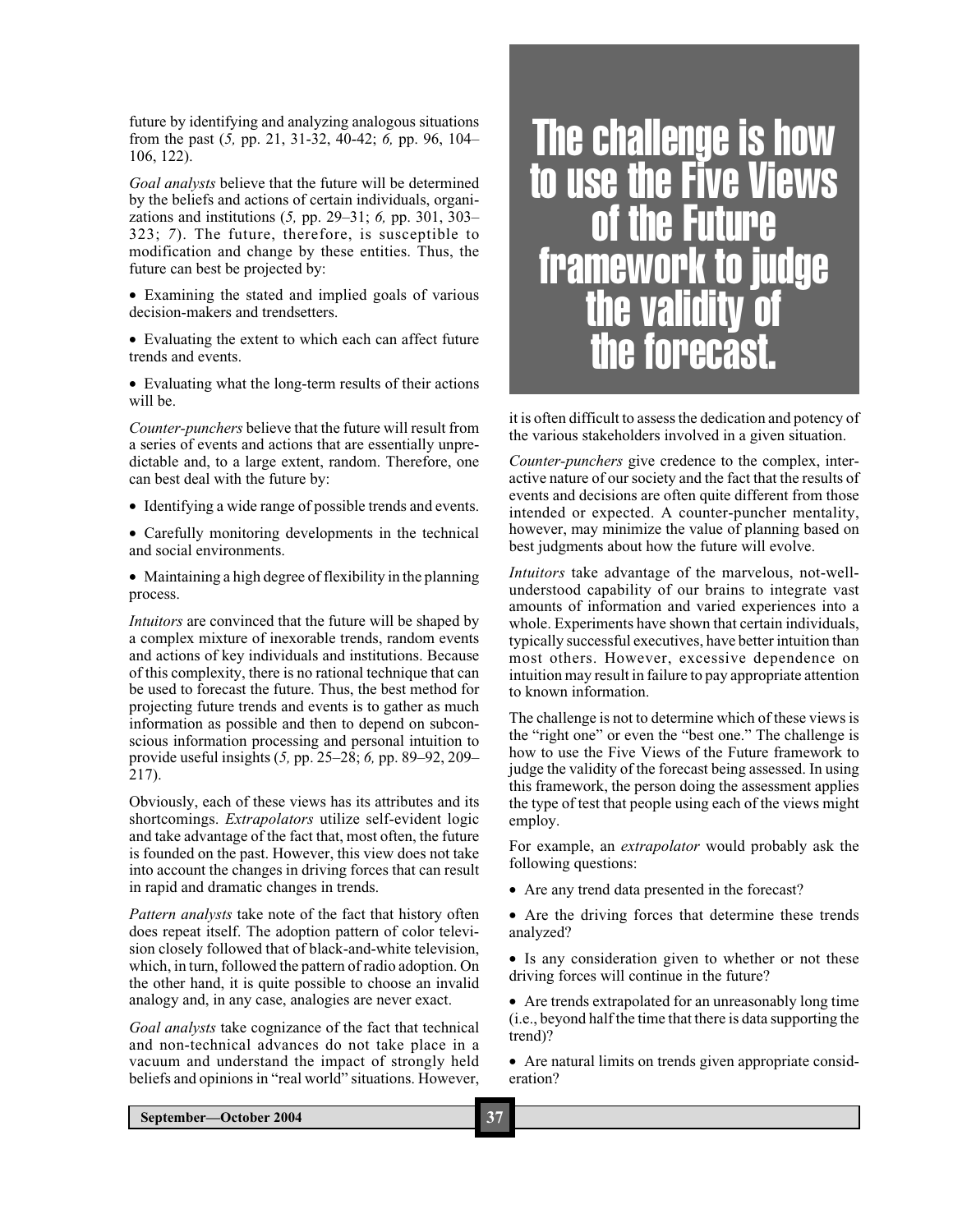• Are different trends appropriately correlated?

• If the forecast presents a deviation from established trends, is adequate rationale presented to support the deviations?

A *pattern analyst* might assess the forecast by:

• Identifying at least three analogous situations from the past.

• Examining how the forecast future is similar to each of these situations.

• Examining how the forecast future is different from each of these situations.

• Determining if repeating patterns of events can be identified.

A *goal analyst* might test the forecast by asking the following questions:

• Have the people who have stakes in the evolution of the forecast been identified, and have the nature and impact of their probable actions been properly analyzed?

• Have various societal, environmental, market, and similar factors been given adequate consideration?

• Is there an identifiable source of prejudice embedded in the forecast (i.e., is the forecaster trying to use the forecast to achieve his or her personal ends)?

• A *counter-puncher* would probably test the forecast by asking the following questions:

• Which feasible events might significantly impact the forecast?

• Has proper accord been afforded such events?

• Does the forecast provide the basis for an effective surveillance plan?

• Is any type of probability assigned to the significant factors in the forecast?

An *intuitor's* analysis might address the following issues:

• Are assumptions involved in the forecast clearly specified, and are these assumptions reasonable?

• Is there an evident path of logic embedded in the forecast?

• Does the forecast provide a basis for rational discussion?

### **Applying the Principles**

In the previous paragraphs, we have suggested how managers and executives can test forecasts both for inaccurate or inappropriate data and for the application of inappropriate forecasting models. Failure to intelligently test business, financial and technology forecasts can,

## Good decisions based on poor forecasts are rare indeed.

obviously, result in very unfortunate outcomes. Such a failure, together with the reasons for and results of the failure, are demonstrated in the following example.

A recent and financially painful lesson in the importance of quality analysis and forecasting came with the telecom industry collapse in 2000. Contributing factors to the over-exuberance that led to the collapse were widelypublicized statistics and forecasts of the growth in Internet bandwidth. Appearing in the 1998-99 timeframe, these held that Internet bandwidth was doubling "every 100 days" or "every 3 or 4 months" (*8*), equivalent to an annual growth rate in the neighborhood of 1,100 percent. Less fantastic, but still loaded with "gee whiz," were reports of doubling every six months, or 300 percent annually (*9*). Whether 300 or 1,100 percent, these forecasts were used to justify the investment of billions in new fiber-optic construction. Unfortunately for the investors, they were wrong. Actual Internet bandwidth growth has been closer to 100 percent annually, still healthy, but not enough to keep the bubble from bursting (*10*).

At least two factors were behind the overly-optimistic projections. First, there was poor analysis of the historical growth rate. Individual Internet service providers might experience an extremely rapid growth spurt and in the early days of the Internet the growth rate was extraordinary. But average growth rates across the Internet and over the 1990s were more average.

Second, there was poor understanding of the underlying fundamental dynamics of growth. The forecasts assumed an exponential model with an extraordinarily high growth rate continuing into the future—"Moore's law on steroids" was the quip. However, the high growth rate was fueled by millions of new Internet users coming on line in the 1990s. Internet adoption was following a classical S–shaped curve, where the early growth rate is high, but falls off rapidly after the first 10 percent or so of the market is penetrated (*11*). Simultaneously, the bandwidth per user increased as people spent more time online and as their computers and applications grew more sophisticated. This factor, increasing roughly at the rate of Moore's law or about 57 percent annually, amplified the high early growth rate from new users. It also partially offset the inevitable fall-off in the growth